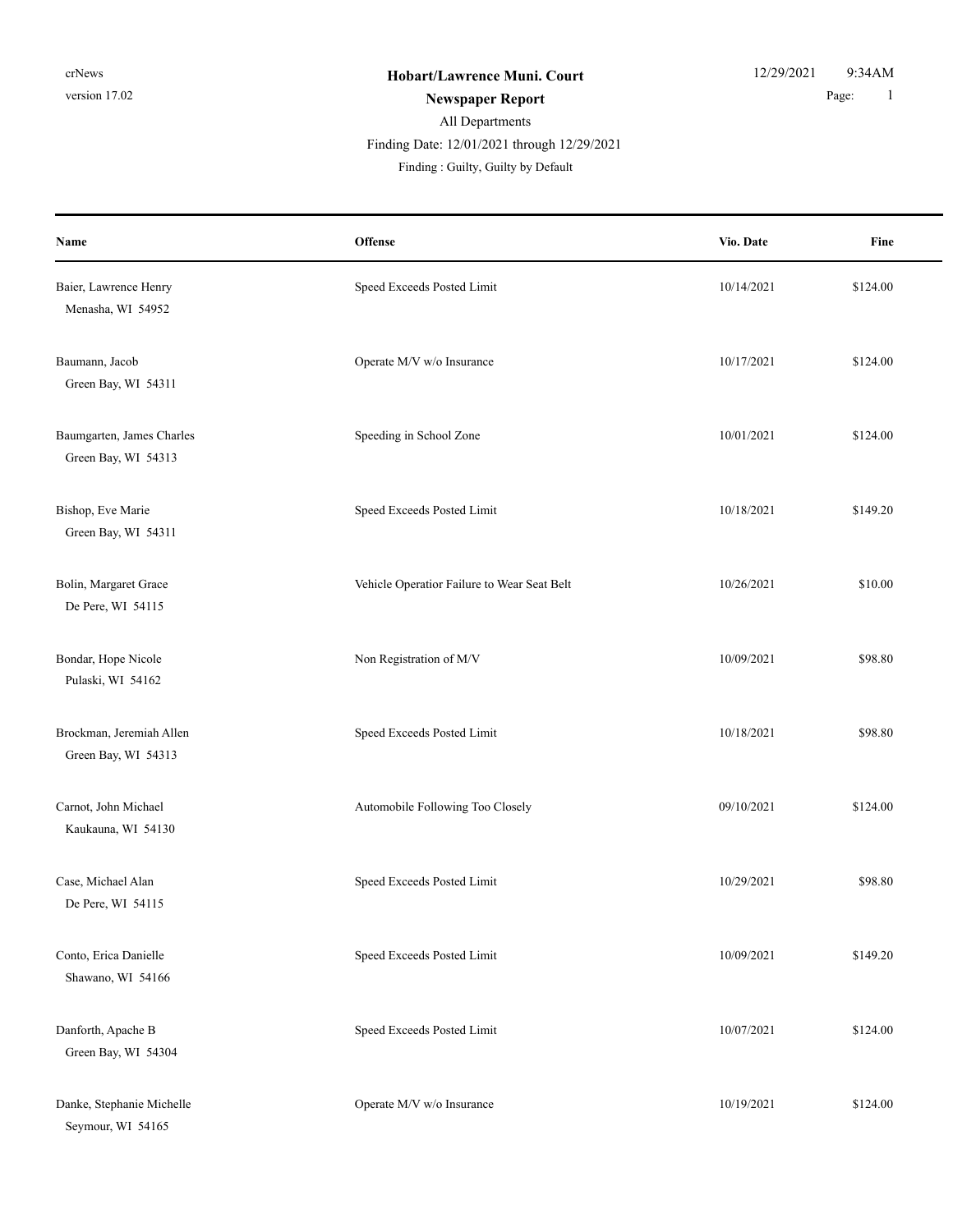| Name                                             | Offense                           | Vio. Date  | Fine     |
|--------------------------------------------------|-----------------------------------|------------|----------|
| Demeuse, Mike Alan<br>Green Bay, WI 54311        | Speed Exceeds Posted Limit        | 10/07/2021 | \$98.80  |
| Diny, Madeline Marie<br>De Pere, WI 54115        | <b>Inattentive Driving</b>        | 10/11/2021 | \$111.40 |
| Doxtater, Beth Anj<br>Seymour, WI 54165          | Operate M/V w/o Insurance         | 10/18/2021 | \$124.00 |
| Doxtater, Beth Anj<br>Seymour, WI 54165          | Speed Exceeds Posted Limit        | 10/18/2021 | \$124.00 |
| Eiting, Jake T<br>Kaukauna, WI 54130             | Speed Exceeds Posted Limit        | 10/24/2021 | \$149.20 |
| Flick, Mindy Ann<br>Green Bay, WI 54313          | Display Unauthorized Registration | 10/24/2021 | \$161.80 |
| Gaytan Torrijos, Jesus<br>Sun Prairie, WI 53590  | Speeding on Freeway (70mph Limit) | 10/03/2021 | \$124.00 |
| Gerbers, Richard James<br>Greenleaf, WI 54126    | Speed Exceeds Posted Limit        | 10/21/2021 | \$98.80  |
| Gonzales, Amelia Lexine<br>Green Bay, WI 54303   | Operate w/o Valid License         | 10/12/2021 | \$124.00 |
| Gonzales, Amelia Lexine<br>Green Bay, WI 54303   | Non Registration of M/V           | 10/12/2021 | \$98.80  |
| Gretzinger, Keely Kaye<br>Clintonville, WI 54929 | Speed Exceeds Posted Limit        | 10/15/2021 | \$98.80  |
| Hannemann, Grant Gennady<br>De Pere, WI 54115    | Speed Exceeds Posted Limit        | 10/13/2021 | \$124.00 |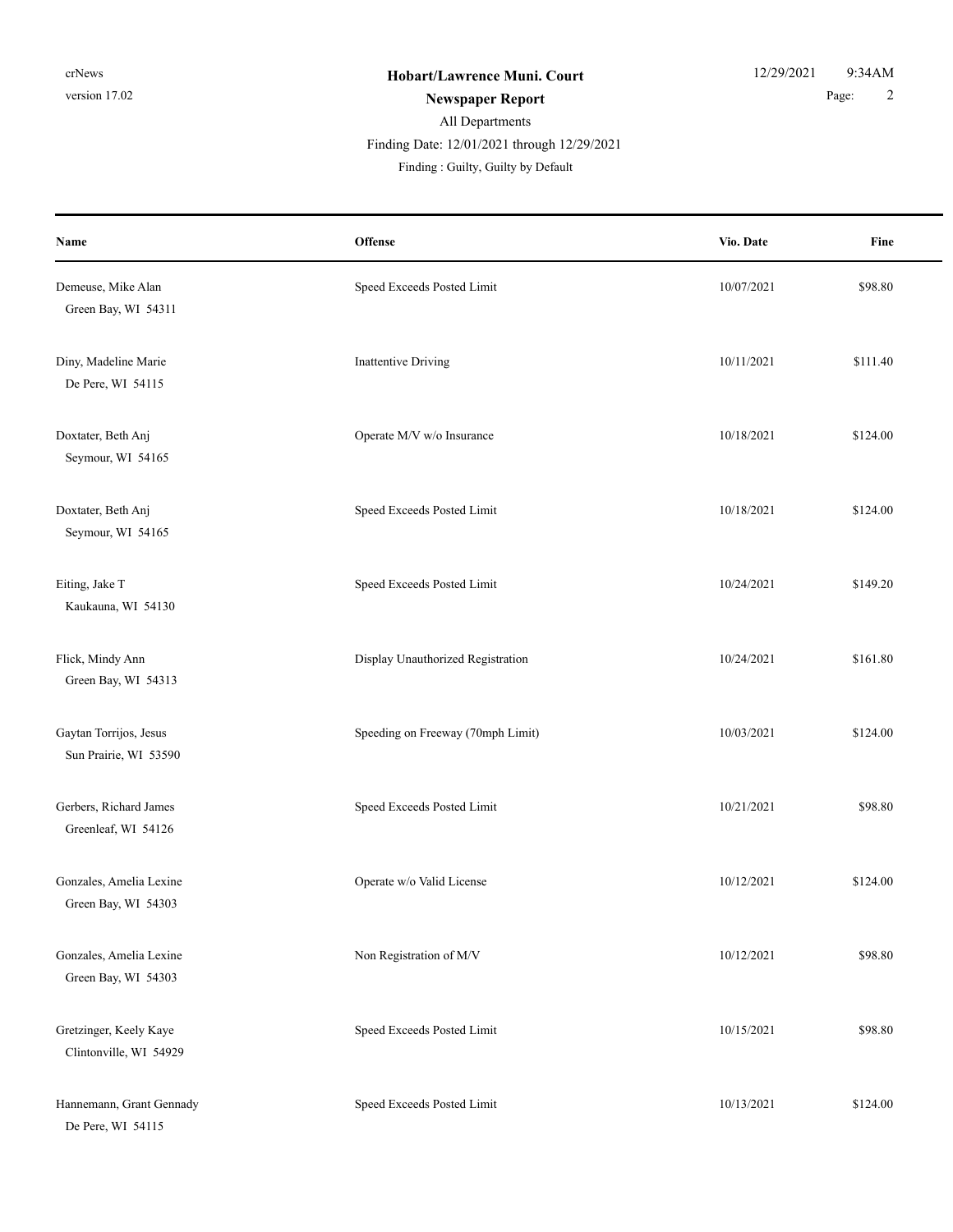| Name                                          | <b>Offense</b>                     | Vio. Date  | Fine     |
|-----------------------------------------------|------------------------------------|------------|----------|
| Head, Lerenzo D<br>Hobart, WI 54115           | Operating While Suspended          | 10/08/2021 | \$124.00 |
| Head, Lerenzo D<br>Hobart, WI 54115           | Speed Exceeds Posted Limit         | 10/08/2021 | \$149.20 |
| Head, Lerenzo D<br>Hobart, WI 54115           | Operate M/V w/o Insurance          | 10/08/2021 | \$124.00 |
| Henderson, Ryan David<br>De Pere, WI 54115    | Speed Exceeds Posted Limit         | 10/26/2021 | \$98.80  |
| Hernandez, Jerome Gene<br>De Pere, WI 54115   | Possess Drug Paraphernalia (Adult) | 10/30/2021 | \$313.00 |
| Hernandez, Jerome Gene<br>De Pere, WI 54115   | Possession of THC                  | 10/30/2021 | \$313.00 |
| Hoida, Logan Ambrose<br>Green Bay, WI 54313   | Speed Exceeds Posted Limit         | 10/18/2021 | \$149.20 |
| Hoskens, James Patrick<br>De Pere, WI 54115   | Speed Exceeds Posted Limit         | 10/29/2021 | \$98.80  |
| Hull, Jeremiah John<br>White Lake, WI 54491   | Operate M/V w/o Insurance          | 10/14/2021 | \$124.00 |
| Hull, Jeremiah John<br>White Lake, WI 54491   | Non Registration of M/V            | 10/14/2021 | \$98.80  |
| Kadletz, Cassandra Ann<br>Luxemburg, WI 54217 | Speed Exceeds Posted Limit         | 10/21/2021 | \$124.00 |
| Kilsdonk, Scott J<br>Appleton, WI 54911       | Failure to Yield at Stop Sign      | 10/15/2021 | \$691.00 |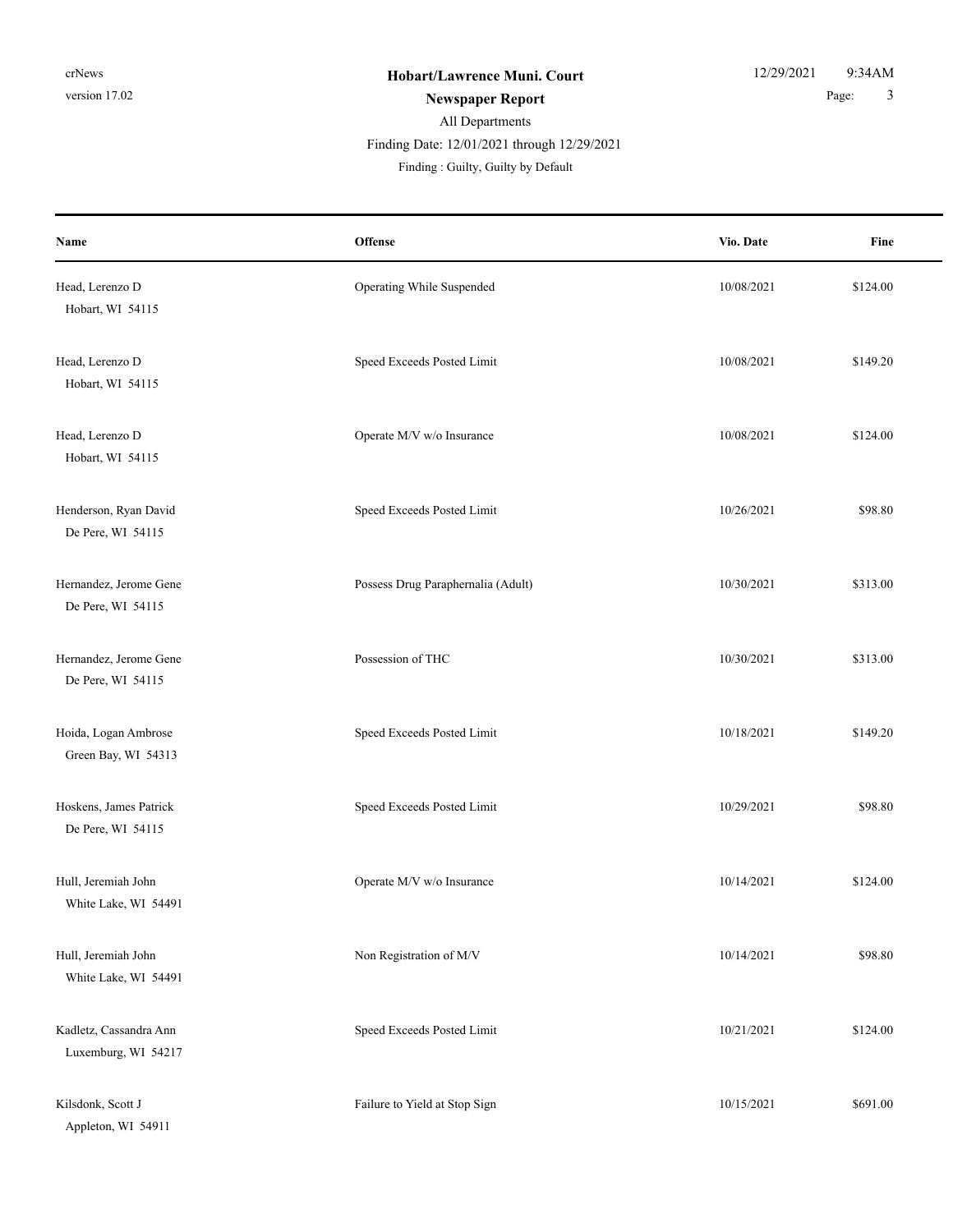| Name                                          | Offense                           | Vio. Date  | Fine     |
|-----------------------------------------------|-----------------------------------|------------|----------|
| King, Dennis J<br>Oneida, WI 54155            | Operate M/V w/o Insurance         | 10/27/2021 | \$124.00 |
| Koep, Robert L<br>Clear Lake, MN 55319        | <b>Unsafe Backing</b>             | 09/27/2021 | \$98.80  |
| Lambert, Kyler James<br>Green Bay, WI 54313   | Speed Exceeds Posted Limit        | 10/21/2021 | \$98.80  |
| Lashua, Anne Ranae<br>Green Bay, WI 54304     | <b>Inattentive Driving</b>        | 10/12/2021 | \$111.40 |
| Lembach, Sarah R<br>Green Bay, WI 54304       | Operate M/V After Reg Susp        | 10/26/2021 | \$98.80  |
| Manders, Graham Corey<br>De Pere, WI 54115    | Speed Exceeds Posted Limit        | 10/14/2021 | \$124.00 |
| Mclester, Cody Lee<br>Oneida, WI 54155        | Speed Exceeds Posted Limit        | 10/18/2021 | \$250.00 |
| Mohr, Ray Alan<br>Kaukauna, WI 54130          | Speed Exceeds Posted Limit        | 10/14/2021 | \$174.40 |
| Monfort, Quinn Joseph<br>Green Bay, WI 54313  | Speed Exceeds Posted Limit        | 10/12/2021 | \$149.20 |
| Mueller, Katarina Deanna<br>Seymour, WI 54165 | Speed Exceeds Posted Limit        | 10/25/2021 | \$124.00 |
| Nelson, Alison Michelle<br>Suamico, WI 54173  | Speeding on Freeway (70mph Limit) | 10/05/2021 | \$174.40 |
| Ness, Brian A<br>Green Bay, WI 54313          | Speed Exceeds Posted Limit        | 10/22/2021 | \$149.20 |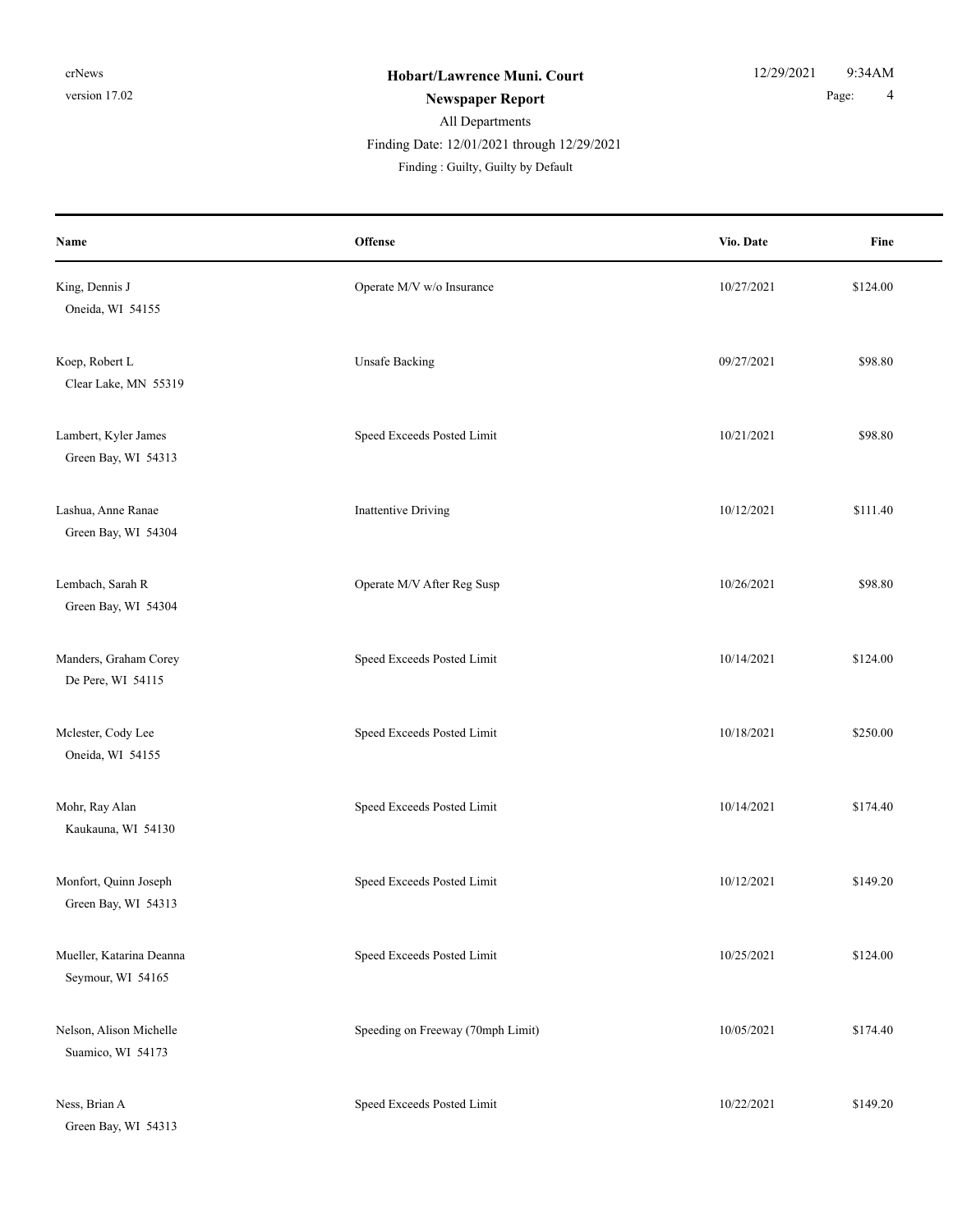| Name                                                | <b>Offense</b>                       | Vio. Date  | Fine       |
|-----------------------------------------------------|--------------------------------------|------------|------------|
| Nimmer, Jordan Christopher<br>Fond Du Lac, WI 54937 | Operate M/V w/o Insurance            | 10/14/2021 | \$124.00   |
| Nimmer, Jordan Christopher<br>Fond Du Lac, WI 54937 | Non Registration of M/V              | 10/14/2021 | \$98.80    |
| Noyes, Patricia Ann<br>Green Bay, WI 54304          | Operate M/V w/o Insurance            | 10/18/2021 | \$124.00   |
| Noyes, Patricia Ann<br>Green Bay, WI 54304          | Non Registration of M/V              | 10/18/2021 | \$98.80    |
| Noyes, Patricia Ann<br>Green Bay, WI 54304          | Speed Exceeds Posted Limit           | 10/18/2021 | \$124.00   |
| Oliveras, Norma N<br>Appleton, WI 54911             | Speed Exceeds Posted Limit           | 10/29/2021 | \$174.40   |
| Ortsiev, Edward Sergeyevich<br>Oneida, WI 54155     | Failure to Yield at Stop Sign        | 10/02/2021 | \$313.00   |
| Ousley, Trimail T<br>Milwaukee, WI 53218            | Resisting/Obstructing an Officer     | 09/04/2021 | \$313.00   |
| Ousley, Trimail T<br>Milwaukee, WI 53218            | Unreasonable/Imprudent Speed and FVC | 09/04/2021 | \$136.60   |
| Ousley, Trimail T<br>Milwaukee, WI 53218            | Operating M/V Under the Influence    | 09/04/2021 | \$1,007.50 |
| Ousley, Trimail T<br>Milwaukee, WI 53218            | Operating with a BAC of 0.08 or more | 09/04/2021 | \$0.00     |
| Paremski, Karlene Elaine<br>Green Bay, WI 54304     | Speed Exceeds Posted Limit           | 10/26/2021 | \$149.20   |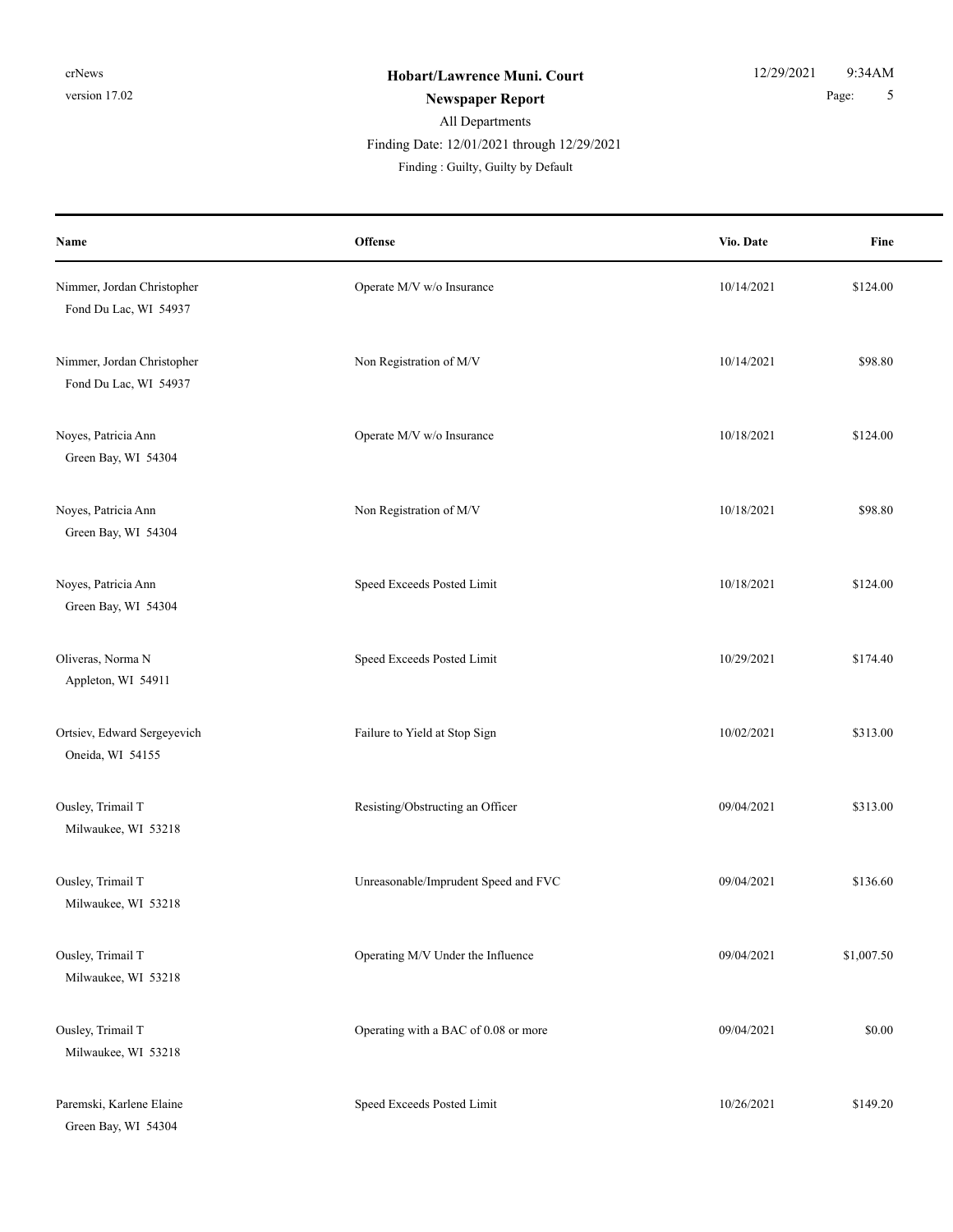De Pere, WI 54115

| Name                                                 | Offense                          | Vio. Date  | Fine     |
|------------------------------------------------------|----------------------------------|------------|----------|
| Qiu, Lorraine<br>De Pere, WI 54115                   | <b>Unsafe Backing</b>            | 10/02/2021 | \$98.80  |
| Rivera, Kiara Karina<br>Hobart, WI 54155             | Speed Exceeds Posted Limit       | 10/13/2021 | \$98.80  |
| Rockey, Calvin Lee<br>Green Bay, WI 54303            | Automobile Following Too Closely | 10/15/2021 | \$124.00 |
| Rodriguez, Juan Carlos<br>Green Bay, WI 54302        | Resisting/Obstructing An Officer | 10/22/2021 | \$439.00 |
| Rodriguez, Juan Carlos<br>Green Bay, WI 54302        | Speed Exceeds Posted Limit       | 10/22/2021 | \$98.80  |
| Rodriguez, Juan Carlos<br>Green Bay, WI 54302        | Operate w/o Valid License        | 10/22/2021 | \$124.00 |
| Ropella-Ferry, Danielle Kathryn<br>De Pere, WI 54115 | Speed Exceeds Posted Limit       | 10/20/2021 | \$124.00 |
| Schedler, Teigan Kaid<br>Green Bay, WI 54303         | Automobile Following Too Closely | 10/15/2021 | \$124.00 |
| Schwartz, Eric Michael<br>Denmark, WI 54208          | Littering Prohibited             | 10/13/2021 | \$187.00 |
| Seamster, Yolanda Mahriah<br>Appleton, WI 54915      | Non Registration of M/V          | 10/01/2021 | \$98.80  |
| Solem, Jeffrey J<br>Seymour, WI 54165                | Speed Exceeds Posted Limit       | 10/27/2021 | \$98.80  |
| Spice, Bobbie Jo                                     | Speed Exceeds Posted Limit       | 10/07/2021 | \$98.80  |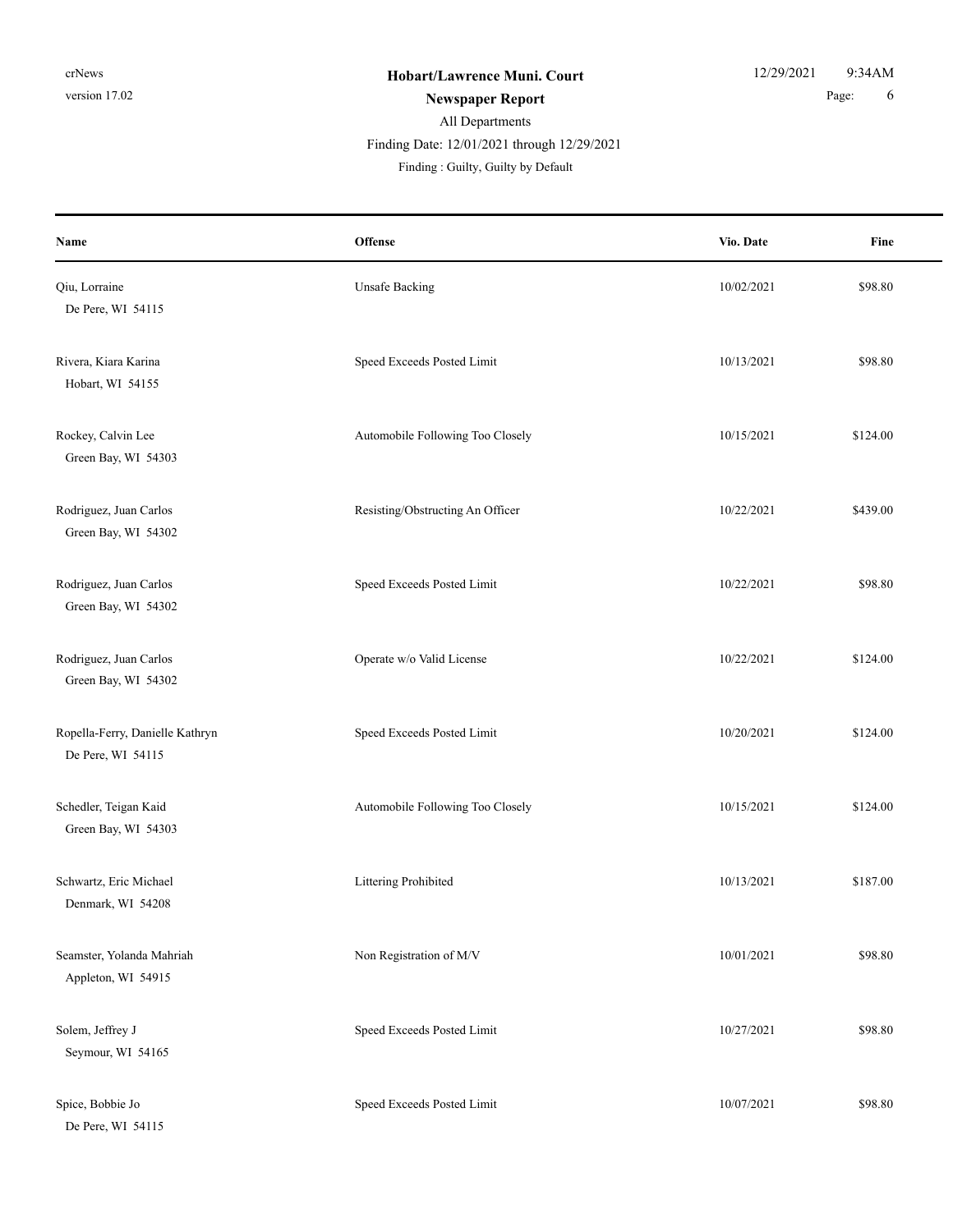| Name                                              | Offense                            | Vio. Date  | Fine     |
|---------------------------------------------------|------------------------------------|------------|----------|
| Spice, Bobbie Jo<br>De Pere, WI 54115             | Operate M/V w/o Insurance          | 10/07/2021 | \$124.00 |
| Steinike, Cole Anthony<br>De Pere, WI 54115       | Non Registration of M/V            | 10/12/2021 | \$98.80  |
| Summers, John Robert<br>Green Bay, WI 54313       | Speed Exceeds Posted Limit         | 10/07/2021 | \$124.00 |
| Thomas, Kayla Marie<br>Oneida, WI 54155           | Operate w/o Valid License          | 10/16/2021 | \$124.00 |
| Thomas, Kayla Marie<br>Oneida, WI 54155           | Non Registration of M/V            | 10/16/2021 | \$98.80  |
| Thomas, Kayla Marie<br>Oneida, WI 54155           | Fail Apply Title Transfer          | 10/16/2021 | \$62.26  |
| Tuell, Alexandria Carmen<br>Howard, WI 54303      | Automobile Following Too Closely   | 10/15/2021 | \$124.00 |
| Van Gheem, Jacob John<br>De Pere, WI 54115        | Operate M/V w/o Proof of Insurance | 10/13/2021 | \$10.00  |
| Van Lanen, Michael D<br>De Pere, WI 54115         | Operate M/V w/o Insurance          | 10/02/2021 | \$124.00 |
| Vandenheuvel, Brandon Gordon<br>De Pere, WI 54115 | Speed Exceeds Posted Limit         | 10/03/2021 | \$98.80  |
| Vigo, Cole Joseph<br>Black Creek, WI 54106        | Non Registration of M/V            | 10/13/2021 | \$98.80  |
| Vigo, Cole Joseph<br>Black Creek, WI 54106        | Operate w/o Valid License          | 10/13/2021 | \$124.00 |